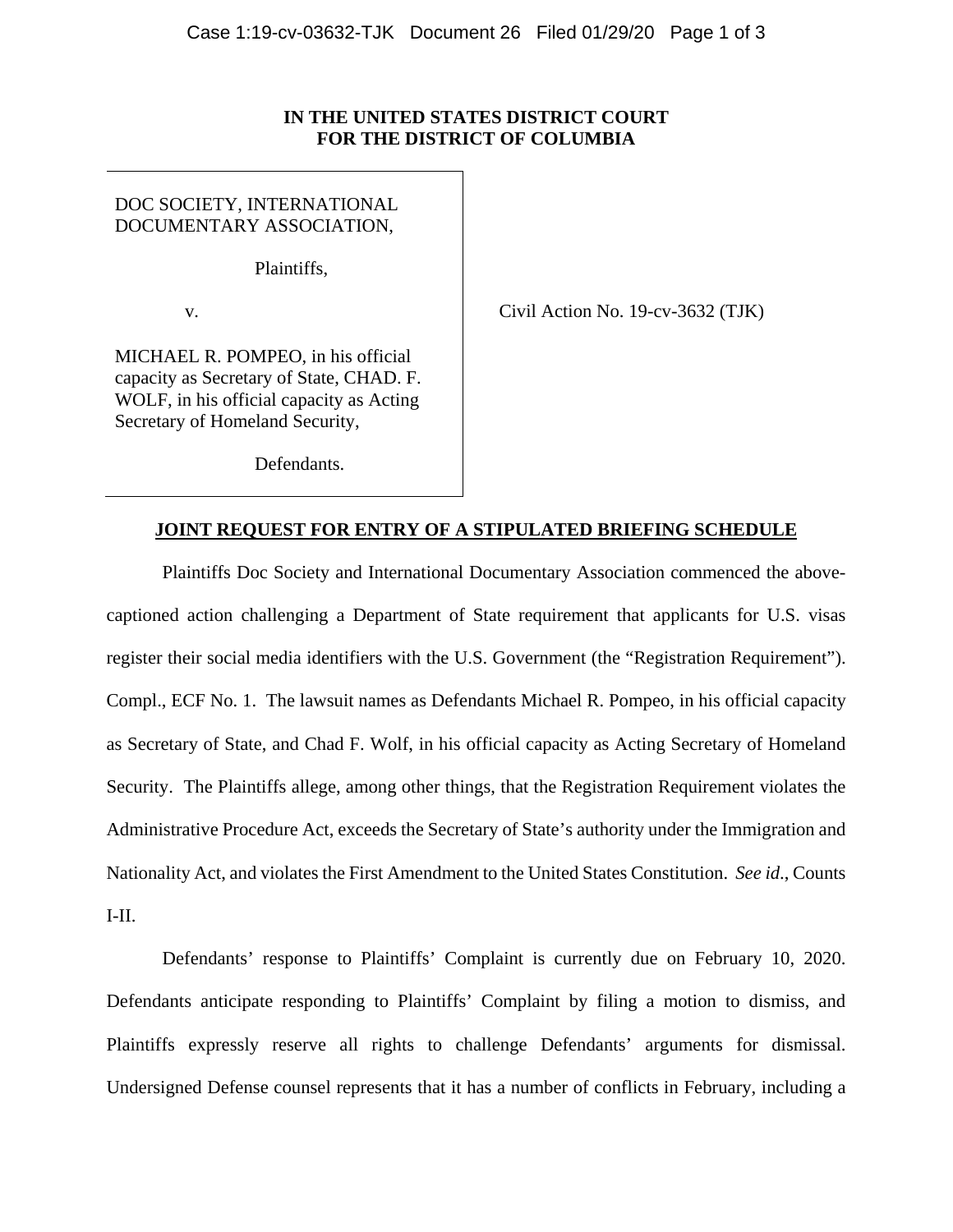## Case 1:19-cv-03632-TJK Document 26 Filed 01/29/20 Page 2 of 3

scheduled mediation and summary judgment motion due within approximately a week of the current February 10<sup>th</sup> deadline. The parties have conferred about a briefing schedule, which includes a proposed deadline for amici curiae to file briefs, if permitted by this Court. Accordingly, the parties respectfully request entry of the following schedule, which they submit will promote the orderly and efficient resolution of Defendants' anticipated motion to dismiss and Plaintiffs' opposition thereto:

- Defendants' response to Plaintiffs' Complaint, which Defendants have indicated will be a Motion to Dismiss, shall be filed no later than March 2, 2020;
- Plaintiffs' Opposition to Defendants' Motion to Dismiss shall be filed no later than April 2, 2020;
- Amicus briefs shall be filed no later than April 3, 2020;
- Defendants' Reply in support of their Motion to Dismiss shall be filed no later than April 17, 2020.

A proposed order is attached herewith.

Dated: January 29, 2020 Respectfully submitted,

 JOSEPH H. HUNT Assistant Attorney General

 ANTHONY J. COPPOLINO Deputy Branch Director

 /s/ *Nicholas Cartier*  NICHOLAS CARTIER Trial Attorney (DC Bar # 495850) U.S. Department of Justice Civil Division, Federal Programs Branch 1100 L Street, N.W. Washington, DC 20005 Tel: (202) 616-8351 Fax: (202) 616-8470 E-mail: Nicholas.Cartier@usdoj.gov

*Counsel for Defendants*